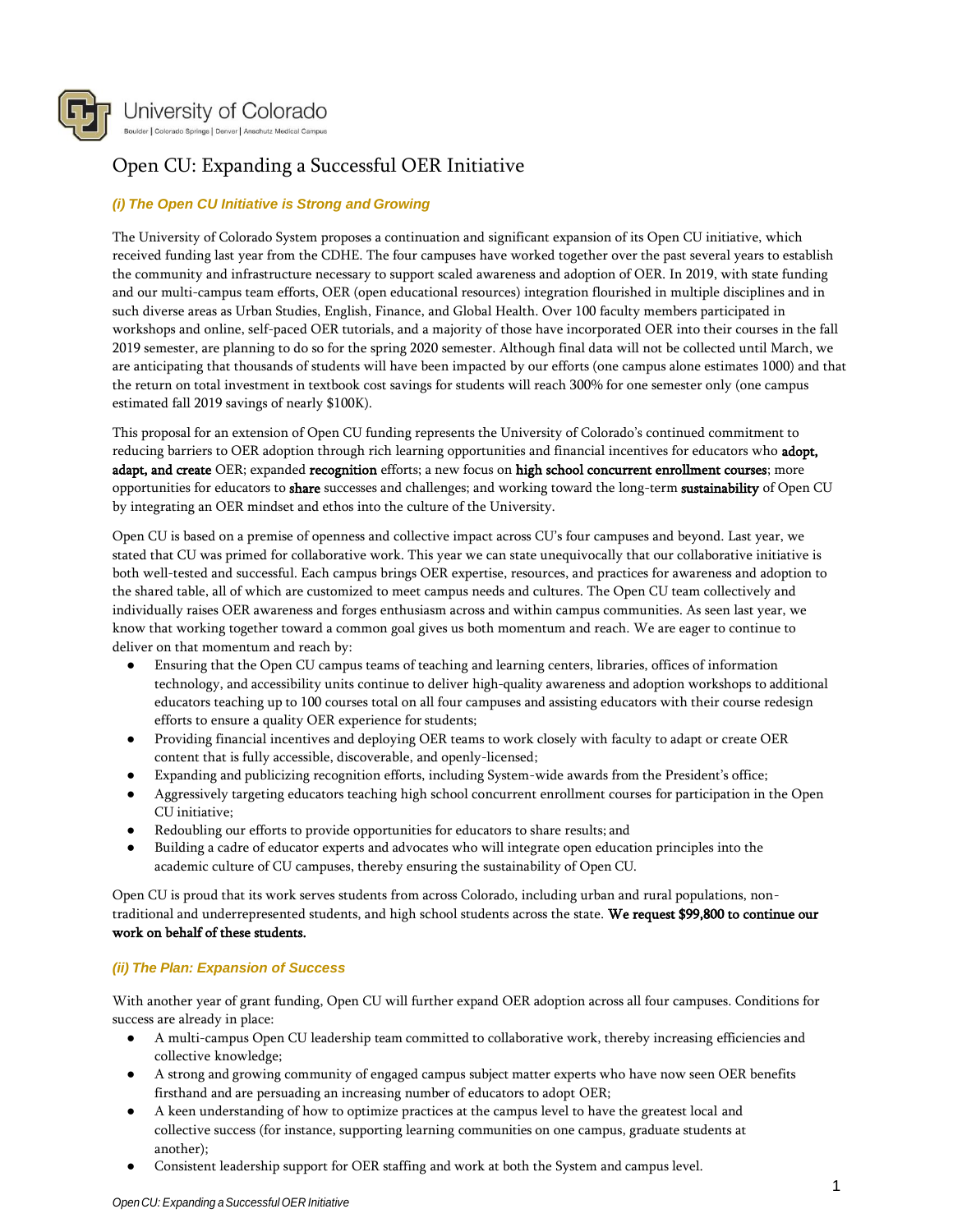

University of Colorado Boulder | Colorado Springs | Denver | Anschutz Medical Campus

This current proposal recommends continued funding for both new OER activities and an expansion of activities piloted last year. Continued and expanded activities include:

- Continuation and broadening of OER communications to raise awareness among educators, students, and campus administration.
- Inviting a new cohort of educators to engage in awareness and adoption workshops and communities, and providing both financial stipends and digital badges for their efforts. Depending on recruitment targets and campus decisions, roughly 30-40 educators per campus will be a part of this year's cohort. Campuses will set stipend amounts locally.
- Inviting a new cohort of educators to engage in intensive course redesign, adoption of OER, communication of availability of OER in their courses, and evaluation of their OER adoption. Once again, educators will be awarded both financial stipends and digital badges for their efforts. Depending on recruitment targets and campus decisions, roughly a dozen educators will be a part of the adoption and course redesign cohort. Campuses will set stipend amounts locally.
- Expanding campus and System-wide recognition events and awards, in addition to the Open CU digital badging program. 1

## New activities include:

- Supporting a limited number of OER adaptation/creation projects on each campus by working to facilitate access to appropriate technology and instructional support staff, including accessibility and instructional design consulting, with stipends supplied to educators.
- Outreach to instructors of high school concurrent enrollment courses, with communications and invitations to participate in workshops, communities, and stipends, to the end of having as many of those educators as possible adopt OER.
- Working with faculty and student governance, faculty affairs units, and possibly employee development to begin the long-term process of weaving an Open Education mindset into the academic culture of the campuses.

The overarching benefit of a multi-campus OER initiative is the ability for campus educators and staff to learn from one another and to share the work involved with creation of resources and content for educators. While they share commonalities in outcomes and basic structure, each campus slightly customizes practices, stipends, and communications according to local needs and cultures. Specific campus plans and approaches are detailed below.

Anschutz Medical Campus (AMC): The Anschutz OER planning committee is well along the way toward creating an OER ecosystem on the Anschutz Medical Campus. Recognizing that the AMC is unique in its primarily graduate student population and the relative scarcity of OER materials related to the health professions, AMC is developing a highly flexible and adaptive landscape of OER awareness and use on the campus. A large component of creating an OER ecosystem is simply giving faculty the flexibility and the appropriate level of support and incentive to participate in OER that is commensurate with their needs, capacity, or current level of receptiveness. As such we are continuing with and building on a multiphase approach:

- Education/Awareness: New faculty are invited/incentivized to learn about OER, the rationale behind it, and how to find it, either in an ongoing OER class (in development) or via a series of hands-on educational workshops for which participants receive a small stipend to attend.
- Finding/Evaluation: Interested faculty search for and evaluate potential OER objects for a specific course or curriculum. The OER Planning Committee facilitates this process with direct support, including "lab" time, individualized consultations, and space for faculty collaboration and sharing. At the end of this phase faculty will have either identified relevant, high quality OER that can be implemented in a course or identified a gap in available OER resources.
- Adoption: Faculty who have identified viable OER can then enter an adoption phase. They are given instructional design, copyright, and technical support along with appropriate monetary incentives to redesign curriculum around new OER content.
- Creation: If viable OER were not located, faculty members have the option to move to a creation phase. The OER planning committee requires a detailed plan consisting of a budget, resources required, timelines, benchmarks, etc. as a way to help the faculty member and the Committee plan for the corresponding capacity and budgeting needed to ensure successful completion of the project. Faculty can engage with this

<sup>1</sup>Last year's grant allowed the establishment of a multi-campus badging program using Credly's Acclaim platform and consistent branding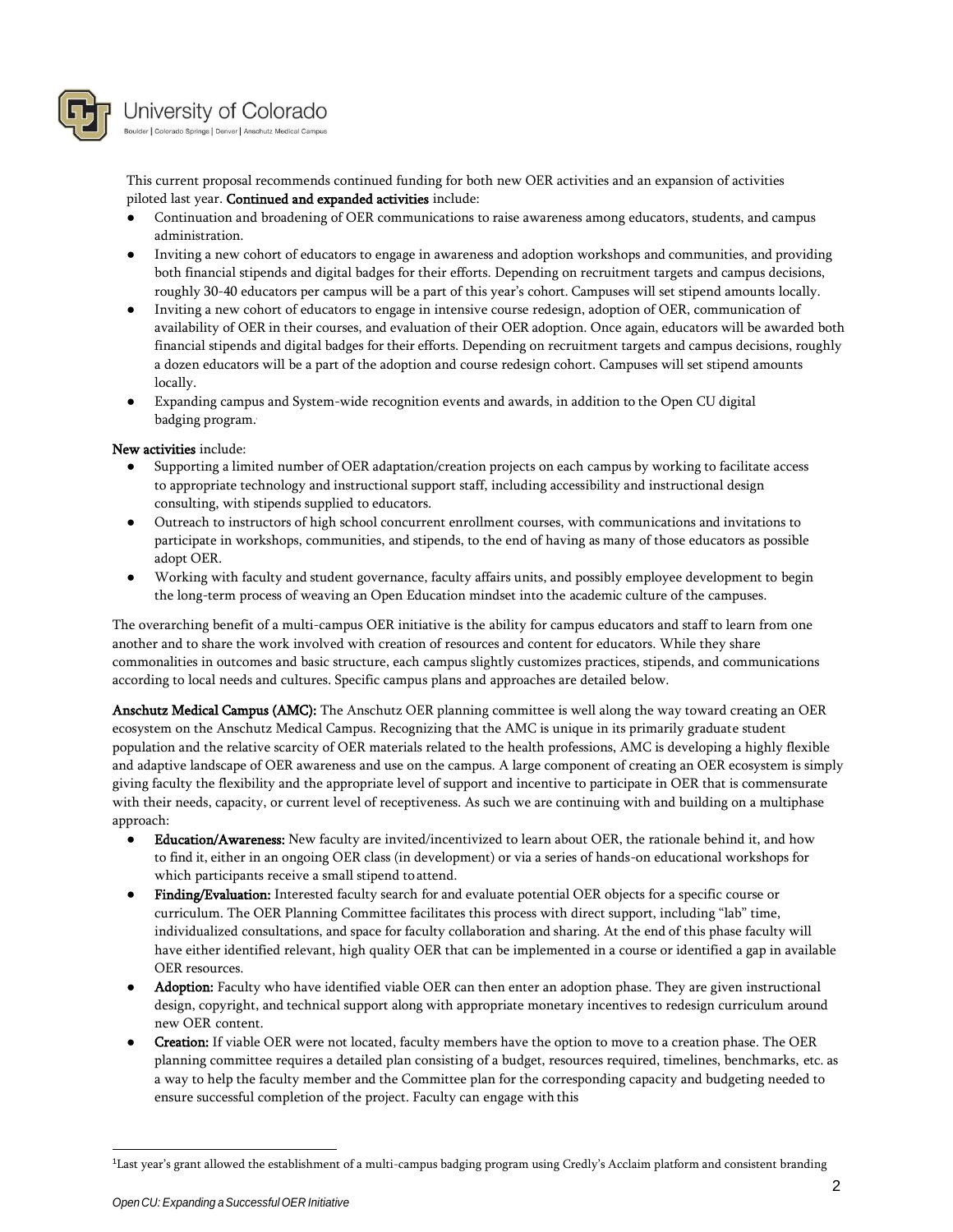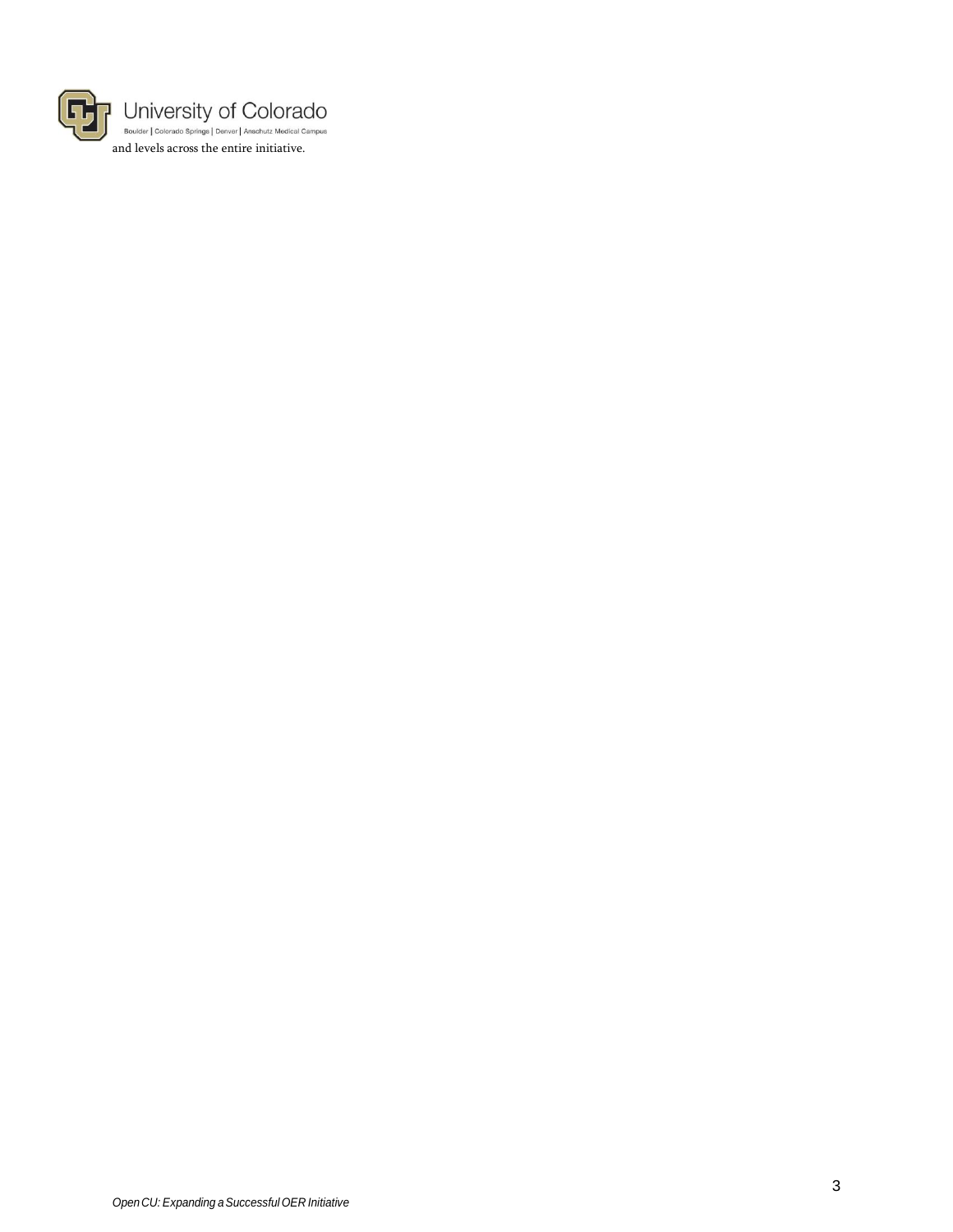

Boulder | Colorado Springs | Denver | Anschutz Medical Campus

multiphase approach at any phase depending on prior OER awareness, capacity and interest, or participate in several phases simultaneously.

Growing and Sustaining the Ecosystem: As simple wide-spread awareness of OER, especially among campus decisionmakers and leaders, is fundamental to growing and sustaining an OER ecosystem, AMC will also encourage attendance at OER conferences, OER scholarship, honoraria for speakers, food for events, etc. to engage educators. Key to sustaining the ecosystem is keeping OER veterans engaged by encouraging them to share their successes. This can take the form of supporting and encouraging new faculty, telling their stories to campus leadership, and creating OER scholarship (conference papers or abstracts, etc.) around their OER success. Finally, we want to support the continued professional development of the OER Planning Committee members themselves by providing funding to attend national OER conferences, andwebinars.

Boulder: The Open CU Boulder team will leverage and expand the work we completed in 2019-2020. We will evolve and engage new participants in our OER Education and Review and Course OER Adoption programs; add outreach to specific concurrent-enrollment courses; and undertake new work to engage educators in local OER adaptation and creation. The team is excited to work with the campus Open Educational Resources Advisory Committee and the new University of Colorado Boulder Center for Teaching and Learning to realize the potential of these proposed activities. The team will pursue three primary areas: OER Education and Review, Course OER Adaptation, and Course Adaptation and Creation. The total faculty stipend funds allocated to the CU Boulder campus will be distributed across the three areas in response to the number of applicants and interested educators.

- OER Education and Review: Campus educators: The Open CU Boulder team will solicit applications from campus educators to participate in an educational workshop provided by the team and subsequently review an existing OER. Participants will be required to license their review with a CC BY 4.0 license, and reviews will be posted publicly to the Libraries OER LibGuide and other OER review repositories (e.g., the Open Texbook Library) as appropriate. Up to 65 participants will receive a \$250 stipend to recognize their work and participation
- Course OER Adoption: The Open CU Boulder team will solicit applications from campus educators to adopt OER for fall 2020 or spring 2021 courses. Selection will preference educators who will adopt OER for their instruction of a large enrollment/lower division undergraduate/gateway course with high textbook/course material costs. Participants will be required to consult with the Libraries OER Leads, participate in an educational workshop(s), submit a final portfolio that describes their course integration of the OER and course evaluation, and share their course OER integration experience with colleagues at an event and/or through public communications such as a press release. Up to 16 participants will receive a \$1,000 stipend to recognize their work and participation.
- OER Adaptation and Creation: The Open CU Boulder team will solicit applications from campus educators to adapt or create OER for integration into their own/another educator's course. Preference will be given to OER adaptations/creations that are accompanied by a plan for course-integration by the participant/another educator following completion of the adaptation/creation. Participants will be required to consult with the Libraries OER Leads, participate in an educational workshop(s), openly license the adapted/created OER and make it available for discovery and adoption by others, submit a final portfolio that describes their adaptation/creation, and share their course OER integration experience with colleagues at an event and/or through public communications such as a news release. Up to 32 participants will receive a \$500-\$10,000 (depending on the nature of the adaptation/creation) stipend to recognize their work andparticipation.

Colorado Springs: The Colorado Springs campus has made great strides in increasing awareness, review, and adoption of OER in the first year of the grant. 30 faculty members completed our OER Pathway course, which described OER and Creative Commons licensing, and required review and evaluation of OER for their courses. 13 faculty members are now in the process of adopting OER in their Fall 2019 and Spring 2020 courses. We plan to continue promoting the awareness, review, and adoption of OER, and further promote the adaptation and creation of OER, targeting specific high-impact courses, and to showcase faculty members' successes to the campus.

- **Target Courses:** While we encourage faculty members to consider OER for any course, we will specifically target high enrollment, high DFW, and high textbook cost courses, and concurrent enrollment courses for high school students, for awareness, review, and adoption of OER.
- Awareness and Review: Piggybacking on our successes from the current grant, we will solicit applications from faculty members to complete our OER Pathway course to promote awareness and review of OER. Participants will create a short video presentation to be shared by the cohort to describe their review and decision to, or not to, adopt OER. 20-30 participants will receive \$250 stipends.
- Adoption: Likewise, from the cohort of participants in the OER Pathway course, we will continue to promote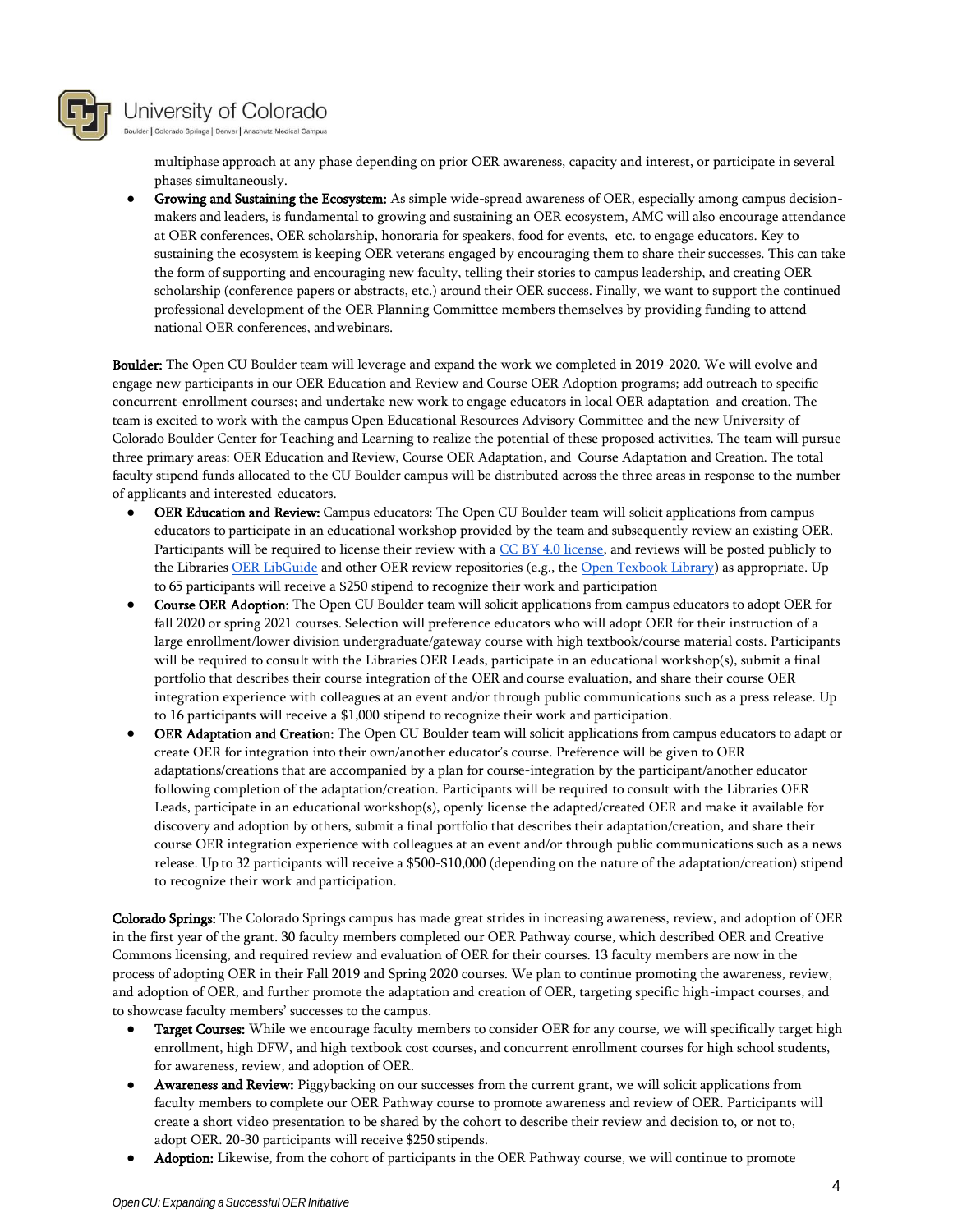

# $\label{thm:univers} \begin{array}{l} \!\!\!\!\! \bigcup \!\!\!\!\! \text{microity of } \text{Colorado} \\ \!\!\!\! \text{\tiny \text{Boulder}|\ Colorado} \ \text{\tiny \text{Springs}|\ Denver \textrm{|\ Anschutz Medical Campus} } \end{array}$

adoption of OER in Fall 2020 and Spring 2021 courses. Participants will conduct pre- and post-surveys of their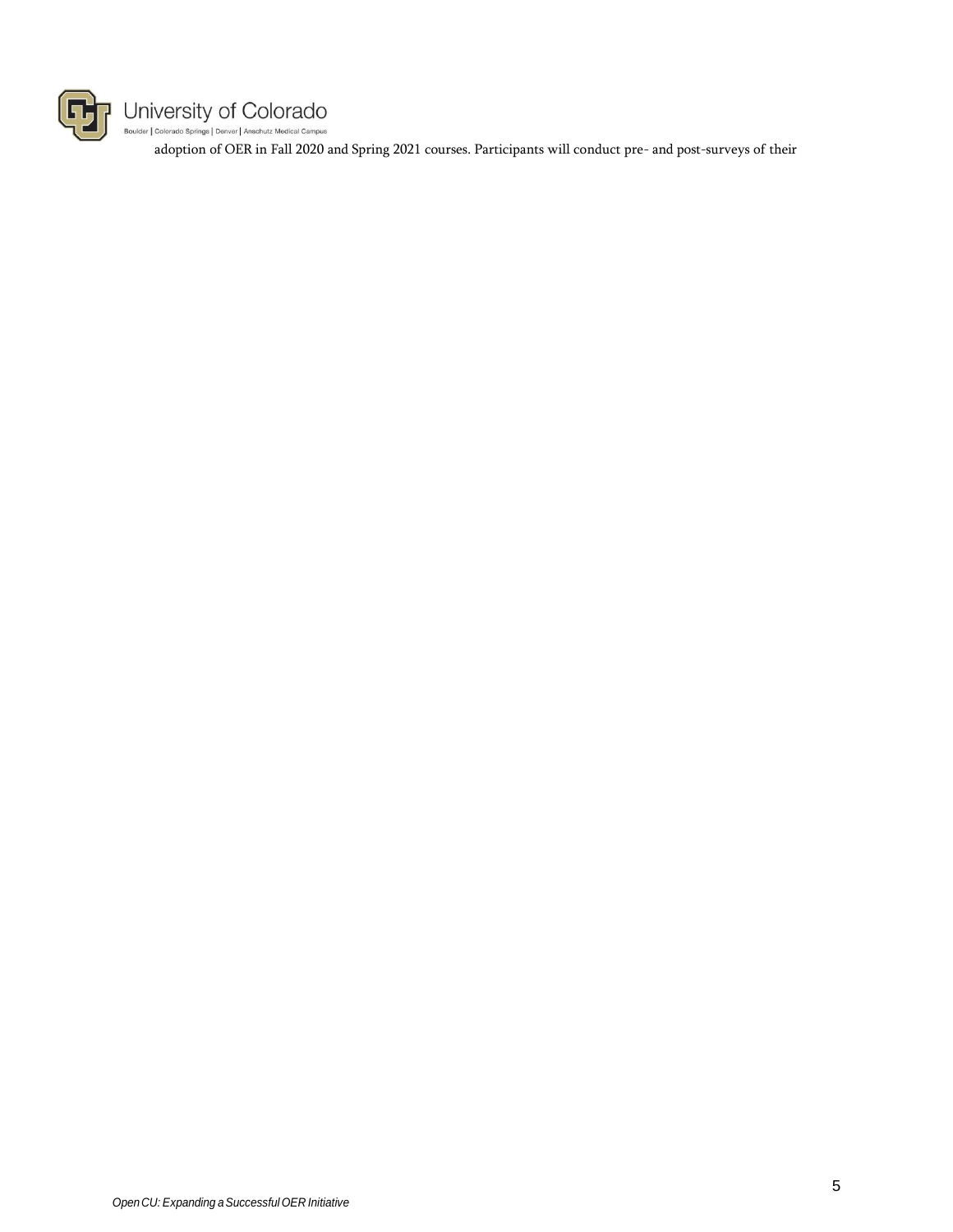

Boulder | Colorado Springs | Denver | Anschutz Medical Campus

students to gauge satisfaction and report on their success (or failure) to the cohort. 10-15 participants will receive \$1,000 stipends.

- Adaptation and Creation: We will solicit proposals for faculty members to adapt, curate, and create OER. Participants will share their results in a local repository. 5-10 participants will receive \$1,000 to \$5,000 stipends, depending on the nature of the adaptation/creation.
- **Showcasing:** We will encourage participants in the current cohort of OER adopters to participate in a panel discussion in our second annual UCCS Teaching & Learning Conference in January, and in GIFT (Great Ideas for Teaching) Exchanges throughout the academic year.
- Support: Implementation of these activities will require the support of an instructional designer, an accessibility consultant, and a graduate student.

Denver: The downtown Denver campus is looking forward to seamless forward motion in the continued understanding across our campus, system, and state of just how impactful OER and open education tenets are to engaging our students, jazzing our faculty, and revealing options for sharing materials and ideas to benefit student learning. It has been a delight to work with cross-institution and cross-state colleagues on our efforts to date. CDHE funding will help us fully achieve the individual and shared goals shown below. Total participant numbers will be determined by funding available and interest.

● OER Awareness and Inspiration. The intent is to once again hold the well-received OER Jumpstart sessions, attended in the last cycle by 30 educators, which are a combination of in-person and online teaching and sharing of OER basics, related information, and pedagogic discussions. Recruitment will include all faculty, with preference to those representing multiple sections and/or high cost materials. For this grant cycle we would also recruit from the CU Succeed faculty who teach high school students and also teach secondary school. Denver previously held an OER awareness session for CU Succeed participants and the program coordinator is excited at the prospect of more involved learning for these faculty. Another change, based on participant suggestions, will be the integration of CU/other educators who have OER integration experience. Recommend \$300 stipend.

\*Sample comment about Jumpstart: "Very well done. Jumpstart was structured so as to accommodate busy schedules while at the same time providing substance and skill development. The promise is profound, not only in savings to students, but also - and perhaps more profoundly - in changing the way we teach. It offers promise of enlisting and energizing students as active authors of their learning. This looks to be an alternative to publisher offerings, beguiling and tempting as they may be to the time-pressed. It seems to me that these products often subvert agency not only in students but also teachers."

- OER Integration. The previous grant cycle resulted in16 engaged faculty members in vastly different fields sharing ideas, learning, and committing to OER–improved courses by adopting, adapting, or creating OER. The intent is to replicate this successful task. Recommend \$1,000 incentive stipend.
- OER Sustainability. For OER to flourish, a formalized structure is needed in many areas. One area is the ongoing peer review of openly licensed materials. To incentivize and introduce this idea, educators will be recruited for textbook and other learning material review sessions. The goal is to hold tri-institutional Auraria workshops since our experiment in this arena showed that cross-institution conversations are stimulating, and Auraria is in the unique position to make this happen without requiring participant travel burdens. Recommend \$200 stipend to match sister institutions compensation.
- OER Recognition and Sharing. With OER success stories to share, we'd like to: Celebrate! With many faculty now OER adopters, the Library would again like to hold a spring event to acknowledge and share stories from the many CU and Auraria campus OER leaders. This would be an all-Auraria campus event, with anyone welcome to join us. Acknowledge and Spread the WOERd! A web page will highlight campus OER/affordable learning material adopters that will link to materials they have chosen or created to benefit teachers and learners worldwide. Information will be gathered through the OER Faculty Reporting form.
- OER In-House Support and Mentorship. Graduate student assistance was invaluable last year both for the task assistance supplied and rewarding in seeing the fruits of shared efforts to ready our assistant to share her OER expertise post-graduation.
- OER Honoraria. To fully plumb OER expertise, we will offer modest honoraria to guest OER teachers/experts.

<sup>&</sup>lt;sup>2</sup> Sample comment about Jumpstart: "Very well done. Jumpstart was structured so as to accommodate busy schedules while at the same time providing substance and skill development. The promise is profound, not only in savings to students, but also - and perhaps more profoundly - in changing the way we teach. It offers promise of enlisting and energizing students as active authors of their learning. This looks to be an alternative to publisher offerings, beguiling and tempting as they may be to the time-pressed. It seems to me that these products often subvert agency not only in students but also teachers."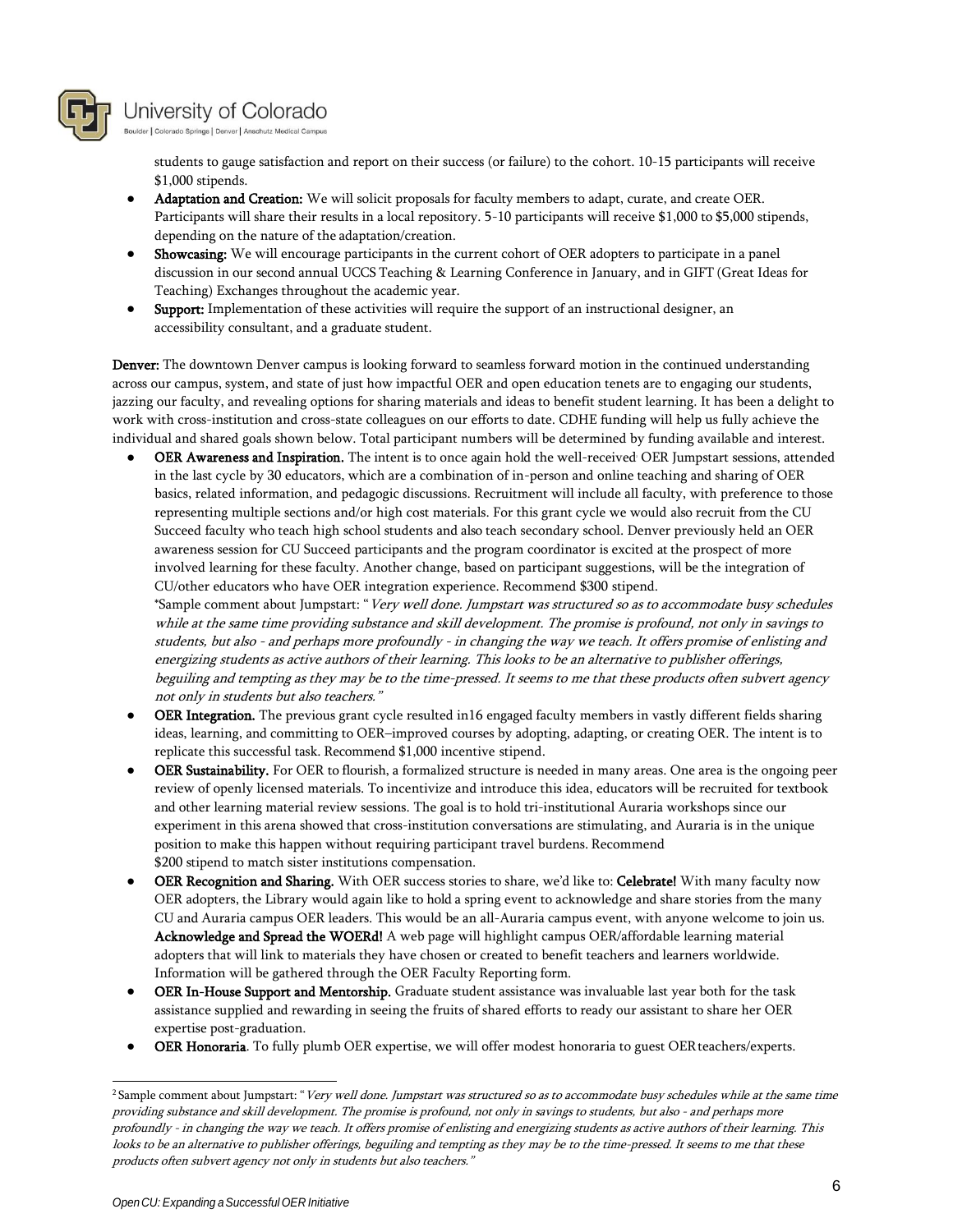

Boulder | Colorado Springs | Denver | Anschutz Medical Campus

The outputs of this work, such as OER reviews and newly created, openly licensed resources will be exposed to a broad audience through channels such as the OTN (Open Textbook Network), conference presentations, institutional repositories, online guides, and other publications. As in prior years, campuses will collaborate to share recruitment strategies, models for cohort organization, data gathering methodologies, awareness campaign resources, and training materials. Additionally, Open CU allows campuses to share knowledge of copyright, licensing, open pedagogies, and accessibility through monthly meetings and digital communication channels.

We are proud of the infrastructure we have put in place with the first year of funding for the Open CU Initiative, infrastructure that ensures continued success with additional funding: we have subject matter experts in OER leadership roles at the System and campus level, robust support and staffing, including accessibility roles, on each of the campuses, and established practices to help students identify OER courses and to ensure that the world can discover CU-adapted and created OER.

## *Open CU's Leadership Teams*

continuation of the Open CU initiative features a robust and engaged team that meets twice a month to share information, resources, practices, and encouragement to scale awareness and adoption of OER. In a short two years, this group has grown into a dynamic community of experts that connects CU with colleagues at the state, national, and international levels. In addition, each campus has an established and active open education committee/group that shapes OER activity and strategy at a local level.

- The CU Anschutz Medical Campus OER Planning Committee is hosted and led by the Strauss Health Sciences Library. The committee consists of eight members from across the various schools and units on the campus and meets monthly. It serves as the central hub for promotion, education, and incentivization of OER on the Anschutz campus.
- The CU Boulder Open Educational Resources Advisory Committee was charged by the Provost in August 2018 and is chaired by Leslie Reynolds, Senior Associate Dean of Libraries. The thirteen members include faculty from across campus and representatives from student government, the offices of the Chancellor and Provost, the Bookstore, the Libraries, digital accessibility, and information technology. The committee meets monthly, conducted a survey of campus educators in spring 2019, and is currently drafting recommendations for campus.
- The UCCS Open Educational Resources Council was charged by the Provost in October 2018 and is chaired by Martin Garnar, Dean of the Kraemer Family Library. The fourteen members include faculty, students, and representatives from Disability Services, the Office of Information Technology, the Faculty Resource Center, the Bookstore, the Compass Curriculum (UCCS's general education curriculum), and Academic Affairs.
- Denver has successfully and regularly worked ad hoc with the Center for Faculty Development, Thinqstudio faculty, Auraria Library Administrators, the Library's OER lead, CU Denver student government, and with Auraria tri-institutional campus partners. A formalized structure is expected following the reimagining/restructuring of CU Denver's teaching, learning, and professional development centers.

#### *Campus Support Infrastructure*

The continuation and expansion of Open CU activities is made possible by continued state funding as well as by a broad, coordinated support infrastructure. Each campus contributes in-kind and grant-funded staffing in libraries, instructional design, accessibility, and IT roles. Additionally, the Office of Digital Education and Engagement (ODEE) provides umbrella coordination in the form of Open CU team support (meetings, communications, travel funding), and badging design and management of the Credly platform contract. ODEE will provide communication, coordination, and strategic planning support as the Open CU team initiates relationships and work with faculty and student governance, faculty affairs units, and employee development as the first steps toward developing a sustainability strategy for Open CU. Here are details about the specific support resources available on, in some cases fully funded by each campus.

- The Anschutz OER Planning Committee provides OER support via a dedicated instructional designer, a library graduate student who meets directly with faculty and has created and maintains an OER LibGuide and through librarian and specific committee member expertise.
- The Open CU Boulder team comprises the Libraries faculty and OER Leads Caroline Sinkinson, Merinda McLure, and Melissa Cantrell, and Leslie Reynolds, Senior Associate Dean of Libraries. In support of the programming, the team maintains and regularly updates several guides: OER, Open pedagogy, Creative Commons Licenses. Additionally, the team actively cultivates connections with various campus stakeholders (Bookstore, Center for Teaching and Learning, Office of Accessibility, Office of Information Technology) to facilitate a broad informed and connected community. For example, the team corresponds with campus accessibility and instructional design experts to maintain referral and resource documents that are shared with participants. Members of the team also coordinate with campus badging systems and personnel.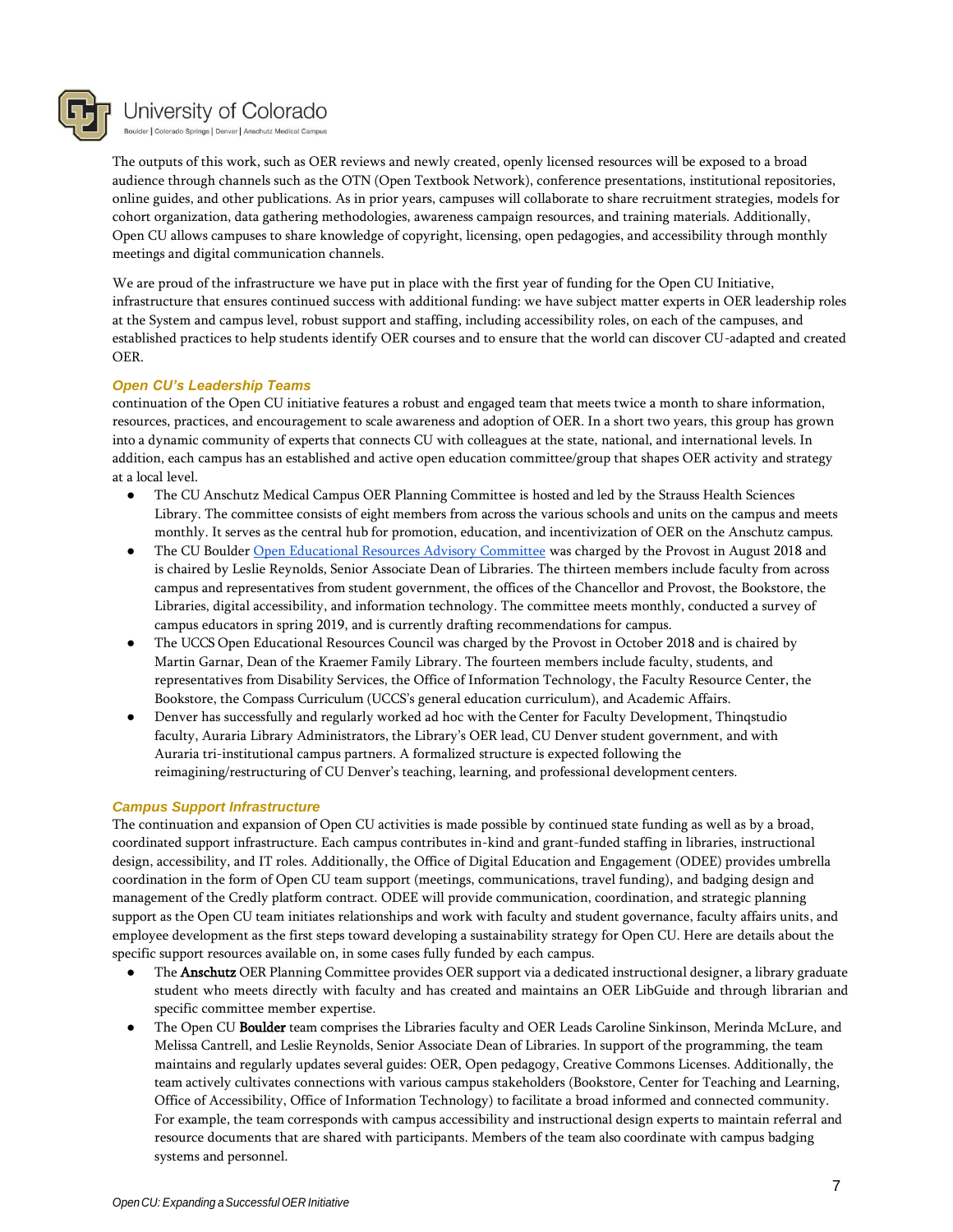

Boulder | Colorado Springs | Denver | Anschutz Medical Campus

- The Colorado Springs campus provides OER support through the staff of the Faculty Resource Center, including a dedicated instructional designer and graduate student in the Center, an OER expert in the Kraemer Family Library, which also hosts its OER LibGuide, an OER resource in the bookstore, and a dedicated assistive technology specialist.
- Denver: The Center for Faculty Development's Margaret Wood (now overseeing creation of multiple centers) has pledged continued OER leadership, communication and education efforts as a priority for the Teaching and Learning Center taking shape now. The OER Lead at the Auraria Library is Ellen Metter with partnership and support from Library administrators Cinthya Ippoliti, Cynthia Hashert, and Shea Swauger. The Library maintains an OER Guide, the OpenAuraria Listserv, supplies OER discovery/strategy consultations, and has contributed Library funds and coordination for an OER Grant and textbook review session attendance. Last year's CDHE grant-funded OER graduate student assistant, Kaiya Schroeder, assisted with OER support, interacts with student government, and has been a useful student voice in faculty OER professional development sessions. OER campus referral documents are linked to the Library's OER guide to make OER campus-support information readily available. CU Denver's ThinqStudio has been a creative leader and supportive partner in OER professional development.

#### *Identifying Courses Using OER*

To assist students in making course selection decisions and to address state legislation requiring that all public higher education institutions inform students of courses that use OER by 2021, campuses will require educators accepting stipends for integrating OER into their courses to alert students via course or departmental websites and/or to work with campus bookstores to denote their courses or sections as OER: Anschutz will work with the campus bookstore, academic departments, and student government to identify and use multiple avenues of labeling and marketing courses with OER content; Boulder will work with the bookstore and the Registrar on progress toward fulfillment of the state legislation requirement, makes use of the OER Tracker on the OER LibGuide to facilitate voluntary educator reporting of OER use, and University Libraries/Student Government Open Educator Award nominations identify OER use/creation by campus educators; the Colorado Springs bookstore, in its online textbook purchasing app, identifies OER in courses that use them and departments are encouraged to highlight courses using OER on their departmental websites; **Denver** monitors and shares Auraria campus OER adoption and use through the OER Faculty Reporting Form, with results posted online, while OER course labeling norms are being discussed with Auraria campus partners.

#### *Discoverability of Locally-Created OER*

As each institution's Open CU team encourages increased local adaptation and creation of OER, they will host on existing platforms: Anschutz on the Mountain Scholar Institutional Repository, Boulder on the CU Scholar Institutional Repository as well as on an OER Tracker on the local OER LibGuide, Colorado Springs on a repository being developed in conjunction with the Kraemer Family Library, the bookstore, and the Office of Information Technology, and Denver in the Library's repository, as described here, as well as in catalog records showing open textbooks.

#### *Accessibility*

Accessibility of all OER adopted or created is both mandated and supported by Open CU. Usability and accessibility consultants work closely with Open CU team members to ensure that materials chosen are accessible. Educator participants will learn best practices for accessibility in workshops and will submit content for review by accessibility and/or universal design experts during creation and before adoption. Each campus has accessibility resources available: Anschutz uses an inhouse web application developer with accessibility expertise to provide support to faculty and soon will have a closer relationship with Disability Resources & Services, which is relocating to the library; **Boulder's** accessibility resources include the Academic Technology Design Team (ATDT), which provides a Universal Design for Learning service, the Office of Institutional Equity and Compliance, the Campus Digital Accessibility Group, and Disability Services, which together provide leadership, guidance, and support; Colorado Springs has both its Disability Services office and an Assistive Technology Specialist to support accessibility in OER, the Faculty Resource Center and the annual UCCS Teaching and Learning Conference, which provide accessibility workshops; Denver has accessibility and usability expertise available to educators through its Office of InformationTechnology.

#### *Evaluation*

In addition to providing basic evaluation of workshops and counts of educators and students (and estimated student textbook cost savings), the Open CU initiative will align its evaluation plan with data standards currently being developed by the national DOERS3 (Driving OER Sustainability for Student Success) and due to be released summer 2020.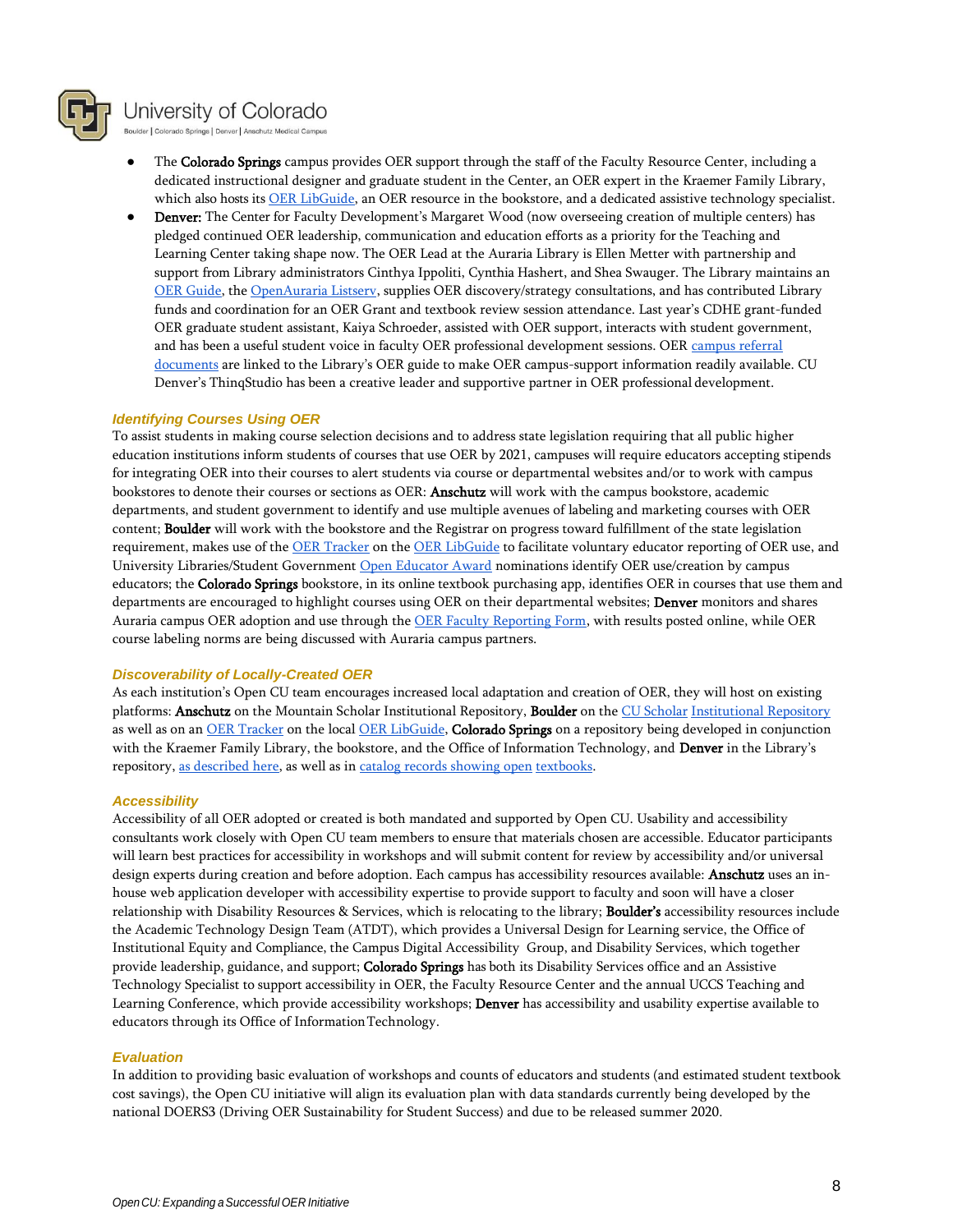

Boulder | Colorado Springs | Denver | Anschutz Medical Campus

## *(iii) Budget and Budget Narrative*

| Description                       | <b>Justification</b>                                                                                                                             | Cost     |
|-----------------------------------|--------------------------------------------------------------------------------------------------------------------------------------------------|----------|
| Educator stipends                 | Incentives for educators to participate in evaluation, adoption, creation<br>activities. \$16,250 per campus.                                    | \$65,000 |
| Workshop and event<br>costs       | Food, space, materials, honoraria for workshops, convenings, recognition<br>events. \$1,200 per campus.                                          | \$4,800  |
| Support staff wages and<br>travel | Accessibility, instructional design, graduate student; travel to conferences and<br>professional development as appropriate. \$7,500 per campus. | \$30,000 |
| <b>TOTAL</b>                      |                                                                                                                                                  | \$99,800 |

Open CU requires flexibility for campuses to allot funding in ways that are most efficient and effective for their campus environments. For this reason, we have only three budget categories: educator stipends, workshop and event costs, and support staff wages and travel. The goal of this year's funding is local optimization of resources based on demand, timing, and culture.

Educator stipends: Each of CU's four campuses will receive an allocation to use as educator stipends for evaluation of OER (\$100-\$500 per educator), adoption (\$500-\$1,500 per educator), and adaptation or creation (\$1,500-\$10,000 per educator). To optimize stipends, each campus will distribute funds across the three areas in response to the number of applicants and interested educators.

Workshops and recognition event: Open CU activities require educator participation in at least two face-to-face workshops. Campuses are planning on several more locally-funded workshops and gatherings to ensure sustained engagement and to build community around OER and course redesign.

Support staff wages and travel: Funding provides the ability for campuses to supplement salaries and wages for staffing critical to the success of the initiative, including accessibility consultants, instructional designers, and graduate student assistants. It also supplements campus financial support for staff to attend conferences.

## (iv) *Institutional Support and Infrastructure*

Open CU has steady institutional leadership support, as evidenced by dedicated in-kind staffing and letters of support:

- The System Office of Digital Education and Engagement provides dedicated staff and \$5,000 budget to support Open CU efforts.
- Anschutz has a dedicated librarian to coordinate and support OER efforts on the campus. The Health Sciences Library has long provided expertise on OER and copyright. Its institutional repository, which is freely accessible, hosts resources, including educator OER evaluations.
- Boulder: The University Libraries have three librarians, the OER Leads, who work with support staff from the Office of Information Technology, the Arts & Sciences Support of Education through Technology (ASSET), the Department of Accessible Technology. The OER Leads anticipate collaboration with the campus Open Educational Resources Advisory Committee, chaired by Leslie Reynolds, Senior Associate Dean of Libraries, and the new Center for Teaching and Learning.
- Golorado Springs: Dedicated campus partners include the Kraemer Family Library, the Bookstore, the Office of Online and Academic Outreach, the Office of Information Technology, the Faculty Resource Center, and the Compass Curriculum (UCCS's general education curriculum).